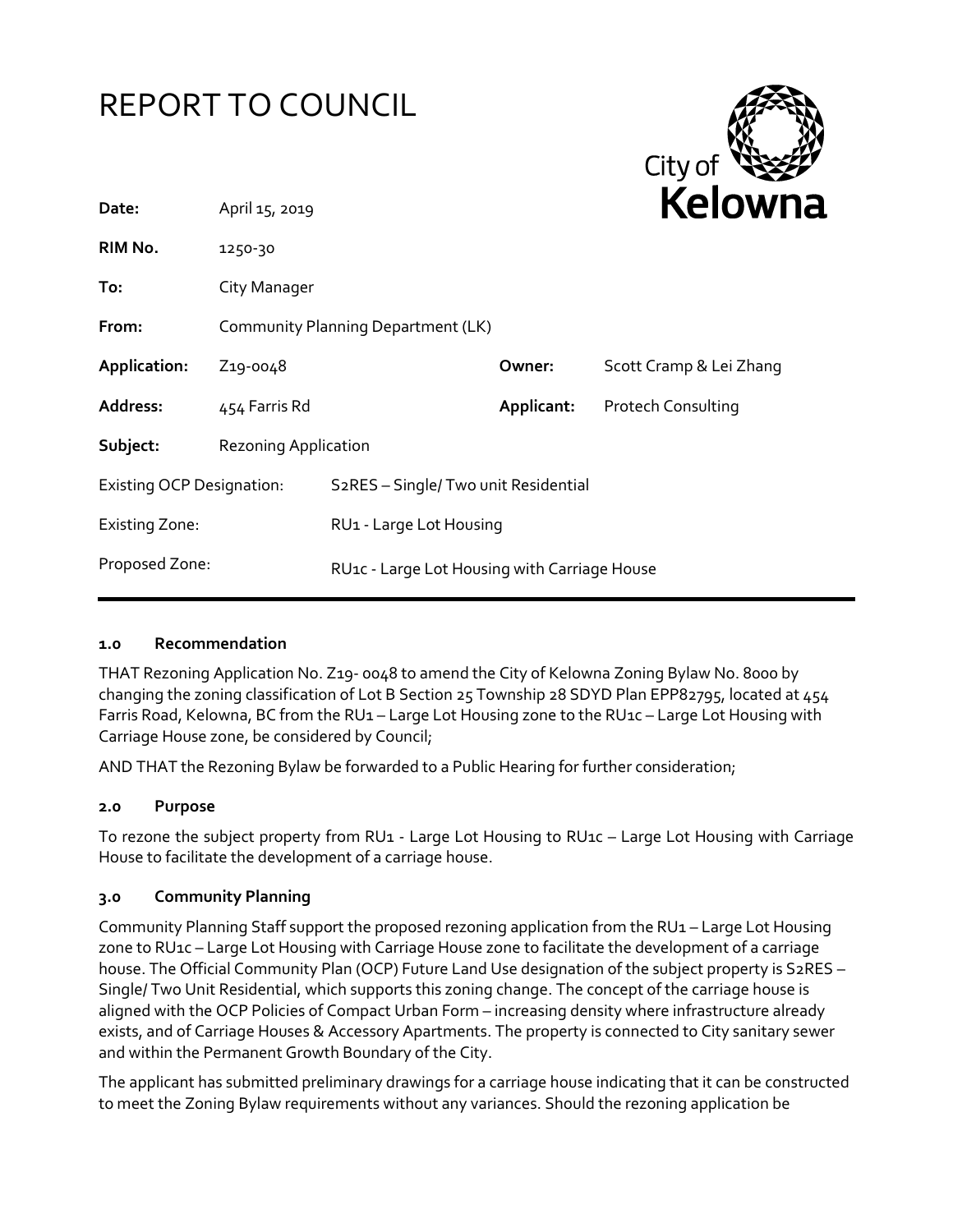supported by Council, a Development Permit would not be required and the applicant could apply directly for a Building Permit.

The applicant has confirmed the completion of public notification in accordance with Council Policy No. 367.

### **4.0 Proposal**

### 4.1 Background

This parcel was part of a two-lot subdivision which created the newly title lot 4620 Bellevue Rd and the subject parcel 454 Farris Rd.

### 4.2 Project Description

Once the Rezoning is completed, the owner intends to subdivide the subject property, 454 Farris Rd into two title lots. To facilitate this step, the existing dwelling would be demolished and a new house constructed within the newly created property lines. For the proposed layout, refer to Schedule A and the Future Subdivision Plan attached to this report.

## 4.3 Site Context

The 1100 m<sup>2</sup> site is located in the Upper Mission area within the Permanent Growth Boundary.

## **Subject Property Map:** 454 Farris Road



# **5.0 Current Development Policies**

5.1 Kelowna Official Community Plan (OCP)

# **Development Process**